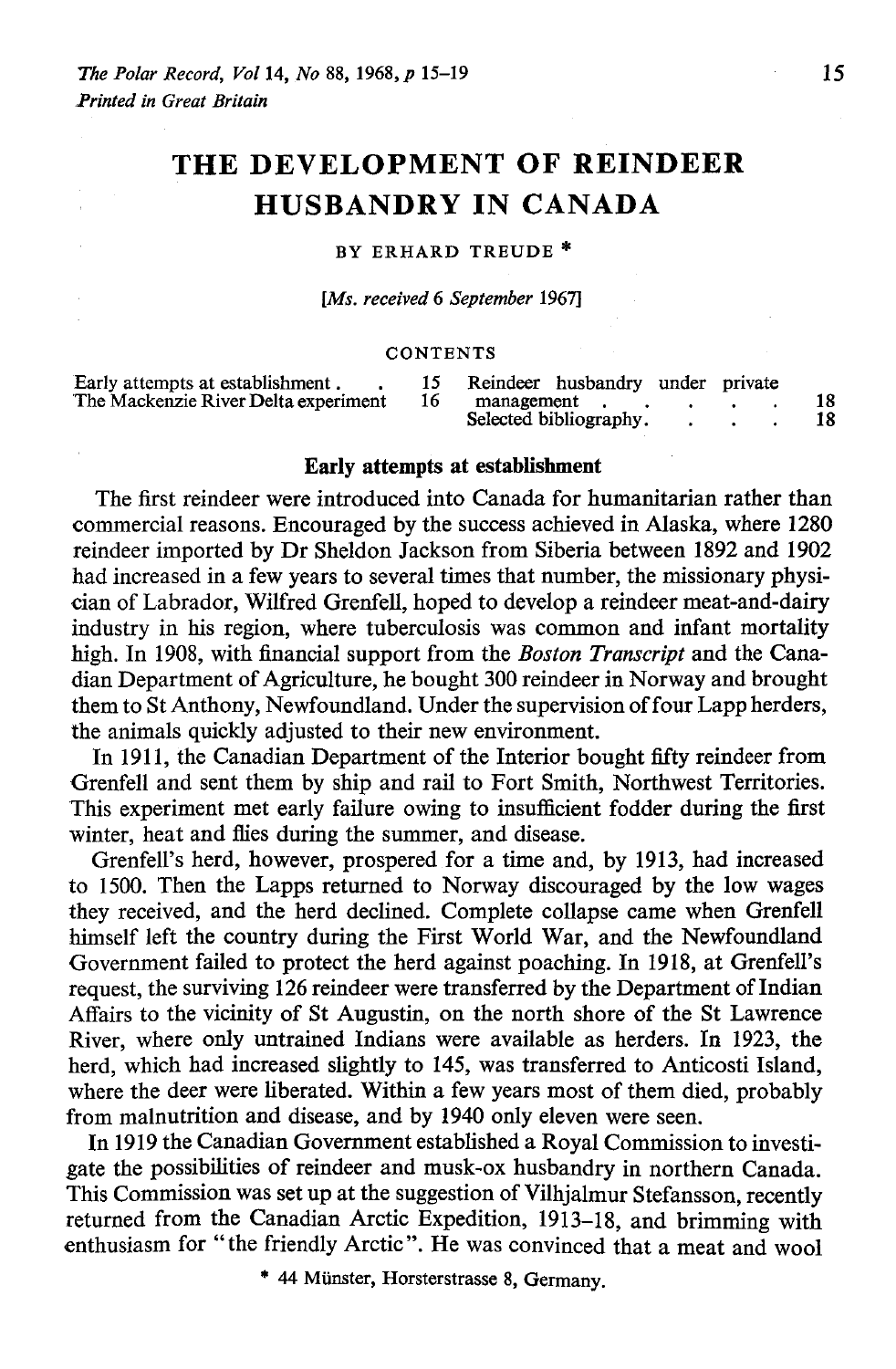industry could be developed in northern Canada and could contribute greatly to the national economy. The flourishing state of the reindeer industry in Alaska at that time lent support to his view.

Before the Royal Commission had finished its deliberations, Stefansson resigned his seat on it. He wanted to put his ideas into immediate practice and rented from the government an area of 295000 sq km in southern Baffin Island. His colleague in Arctic exploration, Storker Storkerson, examined the area for him and reported favourably on its grazing prospects. Encouraged by this report. Stefansson formed the Hudson's Bay Reindeer Company and bought 627 reindeer in Norway. Seventy-seven animals died during their passage to Baffin Island but, in early November 1921, the remaining 550 were landed at Amadjuak Bay with six Lapp herders and their families. Unfortunately, the pasture did not match Storkerson's optimistic report, and Storkerson himself had resigned from the project. The herd had to be split up and scattered over a wide area. Lack of proper herding was more than enough to make this experiment fail; most of the reindeer escaped to join herds of caribou, and others died from malnutrition.

Tbe Royal Commission presented its report in 1922. It recommended the establishment of small herds in areas demonstrated by scientific examination to be suitable for the purpose. Stefansson's idea of a large-scale commercial enterprise that would supply meat to the whole of Canada was abandoned; the plan now was to establish native-owned herds to supply meat and hides for local use. The economic position of the Eskimos was a cause of concern to government. trapping was unreliable, caribou were scarce, and imported foods expensive; through the reindeer industry, the government hoped to put the economy of both Eskimos and northern Indians on a new basis.

From 1926 to 1928, the government employed two young Danes, A. E. and R. Porsild, to survey the area of Great Bear Lake, between the Alaska-Yukon border and the Coppermine River, after having spent six months in Alaska studying the industry there. They concluded that the north-east half of this area could by itself support weIl over 500000 reindeer.

In 1929, A. E. Porsild returned to Alaska to inspect stocks of reindeer, supervise the selection of a herd to be bought by the Canadian Government, and finally to scout out a route by which a herd from Alaska might be driven to the Mackenzie River Delta. The government then bought 3515 reindeer from herds owned by the Lomen brothers near Kotzebue Sound.

## Tbe Mackenzie River Delta experiment

At Christmas 1929 the great trek began. The journey, which has been described many times, lasted five years and covered about 2000 km. In March 1935, the six Lapp herders and their Eskimo assistants reached the eastern side of the Mackenzie River Delta with 2370 animals. Less than 20 per cent of the original herd remained; the rest had been born along the way. The government had set aside an area of 15500 sq km as a reindeer reserve, built the village of Reindeer Station, and a corral near Kittigazuit. When 815 calves were born, a few months after the herd's arrival, the first step toward success seemed to have been taken.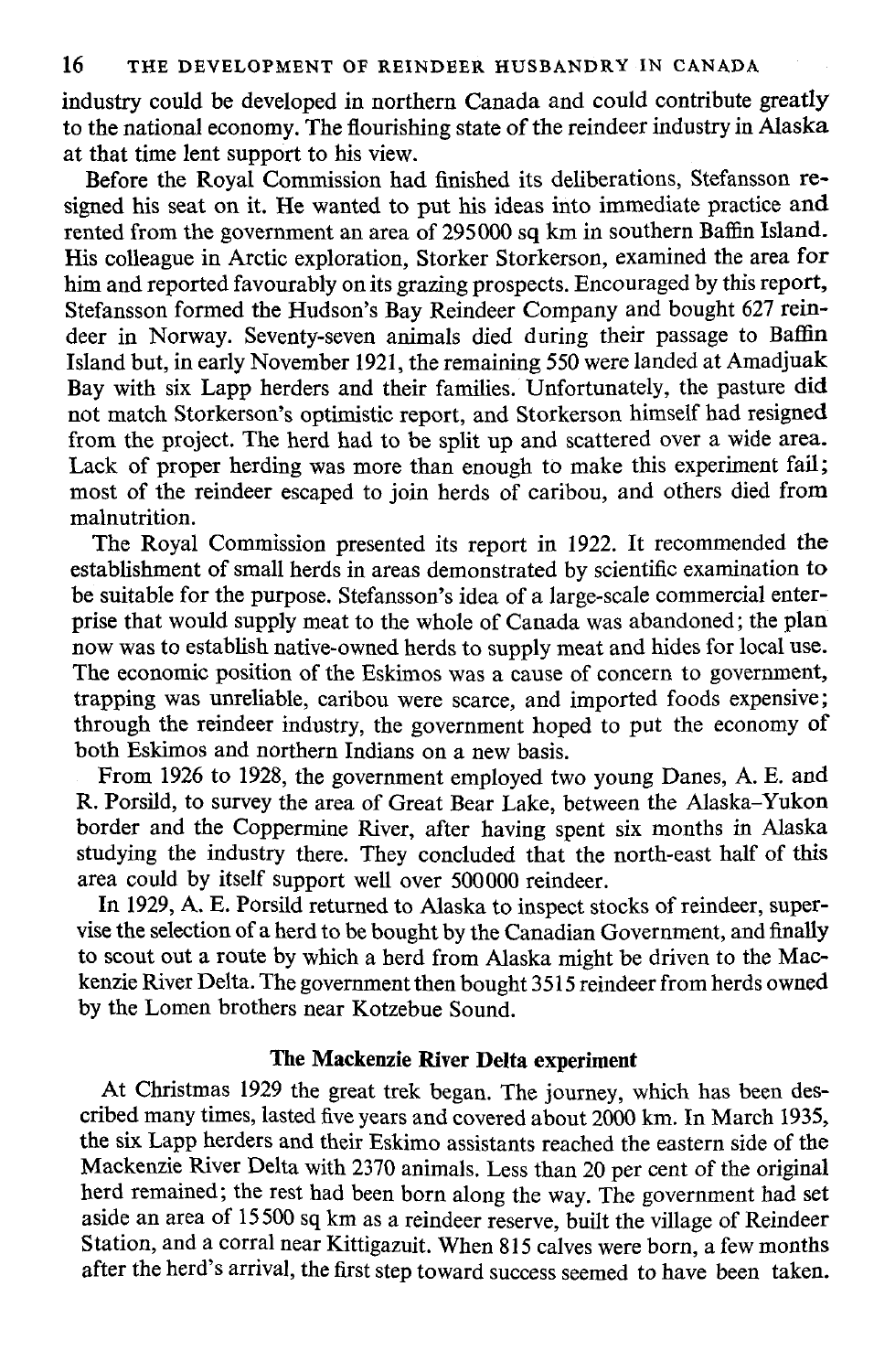The government's plan was based on the maintenance of a federally owned herd of about 4000 animals within the reserve; from this main herd, smaller herds were to be formed from natural increase and passed to Eskimo ownership. The main herd was expected, at the same time, to supply meat for regional use. Natural increase was estimated to be sufficient for the removal of 700 to 900 head every two years. Owners of new herds were expected to return, after a certain time, the number of reindeer given them and these animals would go to the formation of new herds.

In December 1938, a new herd of 950 deer were transferred to two Eskimos, father and son, who had been trained by the Lapps and who were now located near Anderson River, about 220 km east of the reserve. In December 1940, a second new herd of 825 deer was given to two Eskimos living near Horton River. The practicability of the government's scheme was now demonstrated, but unfortunately there were not many Eskimos interested in the project's advantages. The enterprise suffered a serious reverse in 1944 when the owners of the two new herds, and their adviser, were killed in a boating accident. The remains of the two herds were later amalgamated and continued under government supervision as the Anderson River herd.

In December 1948, the establishment of native-owned herds was renewed with the separation from the main herd of 878 deer, known as Herd No 1, which were turned over to two Eskimos. Herd No 2, 1099 animals, was formed in February 1950 from the Anderson River herd. Herd No 3, 827 animals, was formed in February 1952, and Herd No 4, 1302 animals, in March 1954. The reserve had, meantime, been enlarged to about 46300 sq km. The Eskimos, according to their agreement, were supposed to return to the main herd, after three years, half the number of reindeer that had been given. Only from Herd No 2 was the return forthcoming. In this herd, if for but a short time, Canada saw its one completely successful Eskimo-owned herd of reindeer. Hope of promoting the industry either among the northern Indians or further among the Eskimos quickly faded. By 1953, 950 deer had to be taken from the main herd to save from complete collapse Herd No 1, which had shrunk to 400 animals. Even so, Herds No 1 and No 2 diminished so rapidly that they had to be amalgamated in December 1955. In 1957, the Eskimo owners returned what was left of the amalgamated herd to the government. Herd No 3 was returned in 1958. Herd No 4 remained independent until July 1964, when relations between the two Eskimo managers broke down and both decided to earn their living by wages. The government's attempt to provide the Eskimos of the Mackenzie River Delta with a stable economy through reindeer husbandry had finally and completely failed.

This failure was for a variety of reasons: insufficient herding, over-exploitation of the herds, over-grazing near the settlements, and losses through disease, predation, and poaching. Basic to these reasons was the impossibility of making responsible herders out of traditional hunters; as long as the Eskimos' situation was not desperate enough to force them to abandon their traditional way of life, they would not deliberately do it. Although fur prices fell during the 'fifties, opportunities for paid labour increased, chiefly owing to the construction of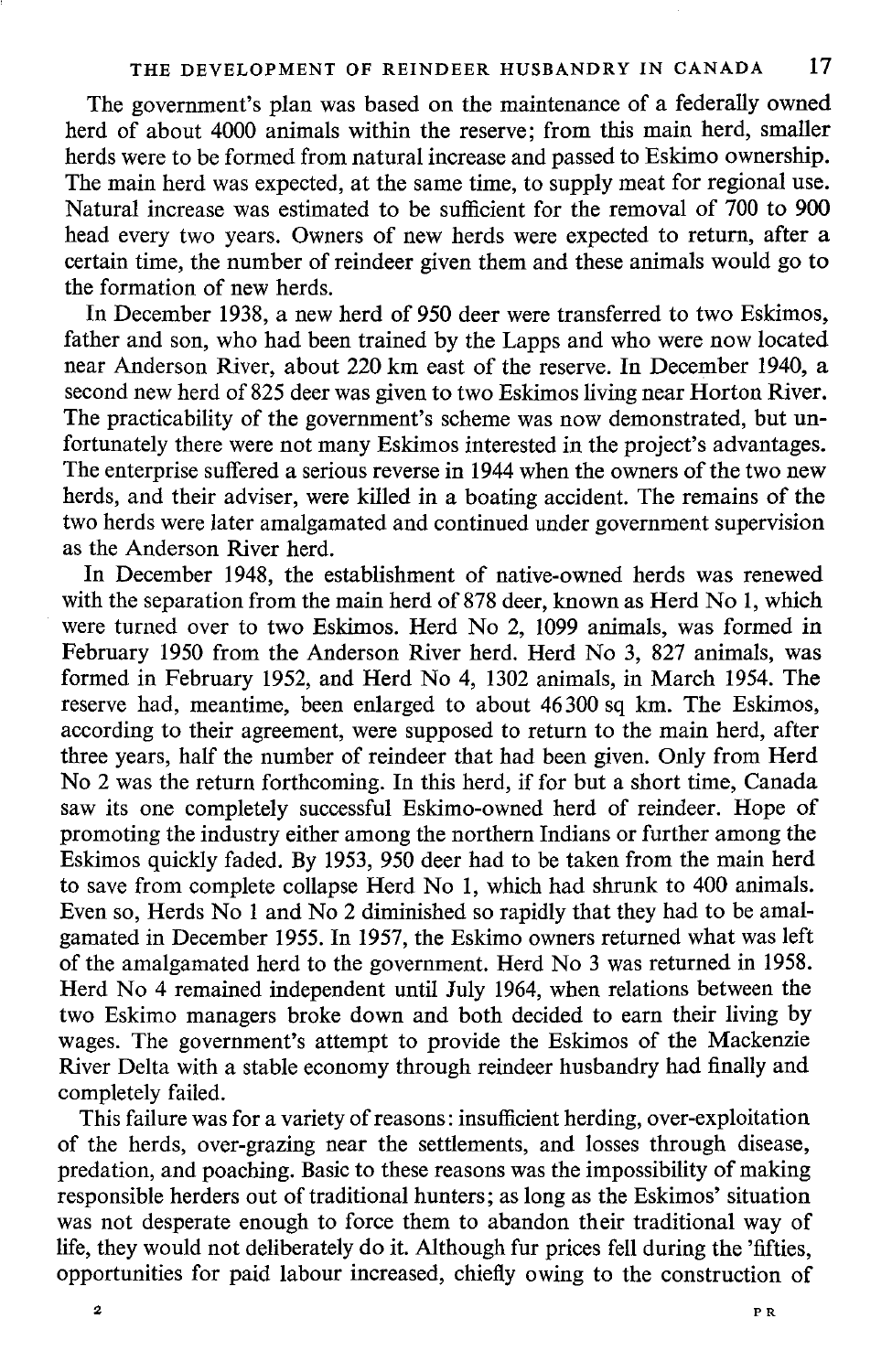radar stations along the Arctic coast and, not surprisingly, the Eskimos preferred an easy and social life in the settlements to the arduous and monotonous life of c1ose-herding reindeer.

The Federal Government had realized from the beginning that the reindeer project was unlikely to be profitable during its initial stages and that it would have to be heavily subsidized; in fact they spent \$1165510 on it during the twentytwo years between 1935 and 1957. However, even though the only dear result of the experiment had been the demonstration that herded reindeer can live and multiply in northern Canada, the economic importance of the experiment ought not to be misjudged or underrated. During the twenty-two years, about 10 per cent of the herd was slaughtered annually, giving a total slaughter of 12054 animals. This slaughter, assuming an average weight of 55 kg per reindeer carcass, produced about 662970 kg of meat, a considerable benefit to the regional population of both Eskimos and whites, and the slaughter might have been greater had not there been such emphasis on building up the herds. In Finland, a herd's annual quota for slaughter is between 20 and 30 per cent, a percentage it would have been possible to attain had the Eskimo-owned herds been better managed. During this period, 13275 reindeer were lost through straying—a loss greater than the total slaughter-and 6872 reindeer are recorded as being lost to predators, diseases, and injuries. Reindeer hides were exported to other regions; for example, by 1957, 4647 hides had been exported to Baffin Island and northern Quebec. Although in the main herd some 60 to 70 castrated reindeer were kept as draft animals, they were used only for moving camp or pulling firewood.

### **Reindeer husbandry under private management**

From the time of the return of Herd No 3 in 1958, it was obvious that the experiment was no longer viable in its existing form. The government had three possible courses of action: to abandon the herds altogether, to increase government supervision and involvement, or to transfer management to experienced private interests to see if they could achieve economic success. In October 1960, J. Teal, Director of the Institute of Northern Agricultural Research in Vermont, and A. J. Oeming, manager of an animal farm in Alberta, contracted to assume responsibility for the herd for a period of five years with the continuation of the sums previously spent annually by government. Teal withdrew soon afterwards and Oeming continued with a Swede, S. B. Johansson, as manager.

Finally, in 1965, Johansson took up the contract himself and it has been renewed annually since that date.

#### **Selected bibliography**

MRAHAMSON, G. 1963. Canada's reindeer. *Canadian Geographical Journal,* Vol 66, No 6, P 189-93.

BANFIELD, A. W. F. 1961. A review of the reindeer and caribou, genus *Rangi/er. National Museum o/Canada. Bulletin* No 177.

CANADA. 1922. Royal Commission on Possibilities of Reindeer and Musk-ox Industries in the Arctic and Sub-Arctie regions. *Report 0/ the Royal Commission appointed .* .. *May 20 1919, to investigate the possiblities 0/ the reindeer and musk ox industries in the Aretie, and Sub-*Arctic regions of Canada. Ottawa, King's Printer.